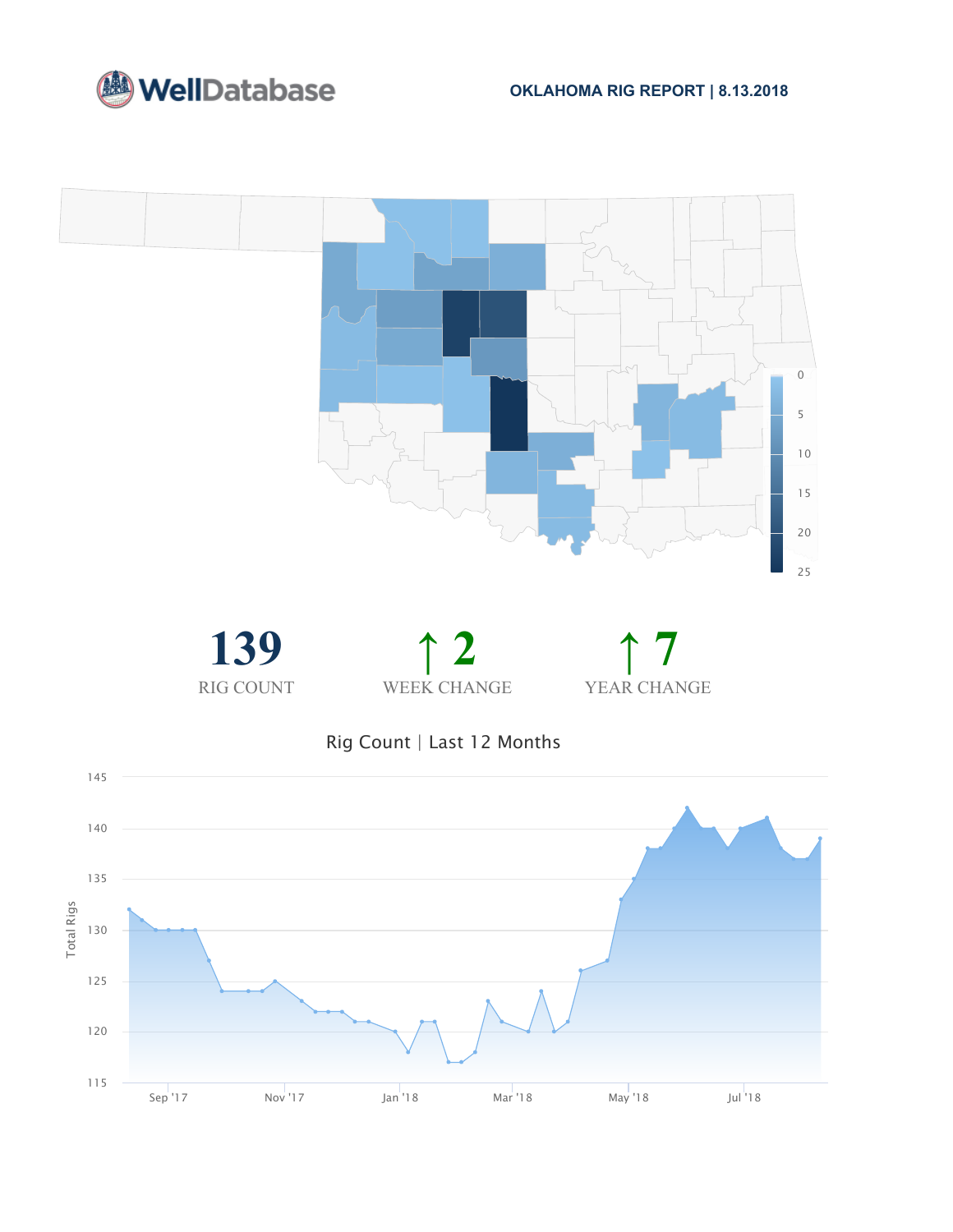







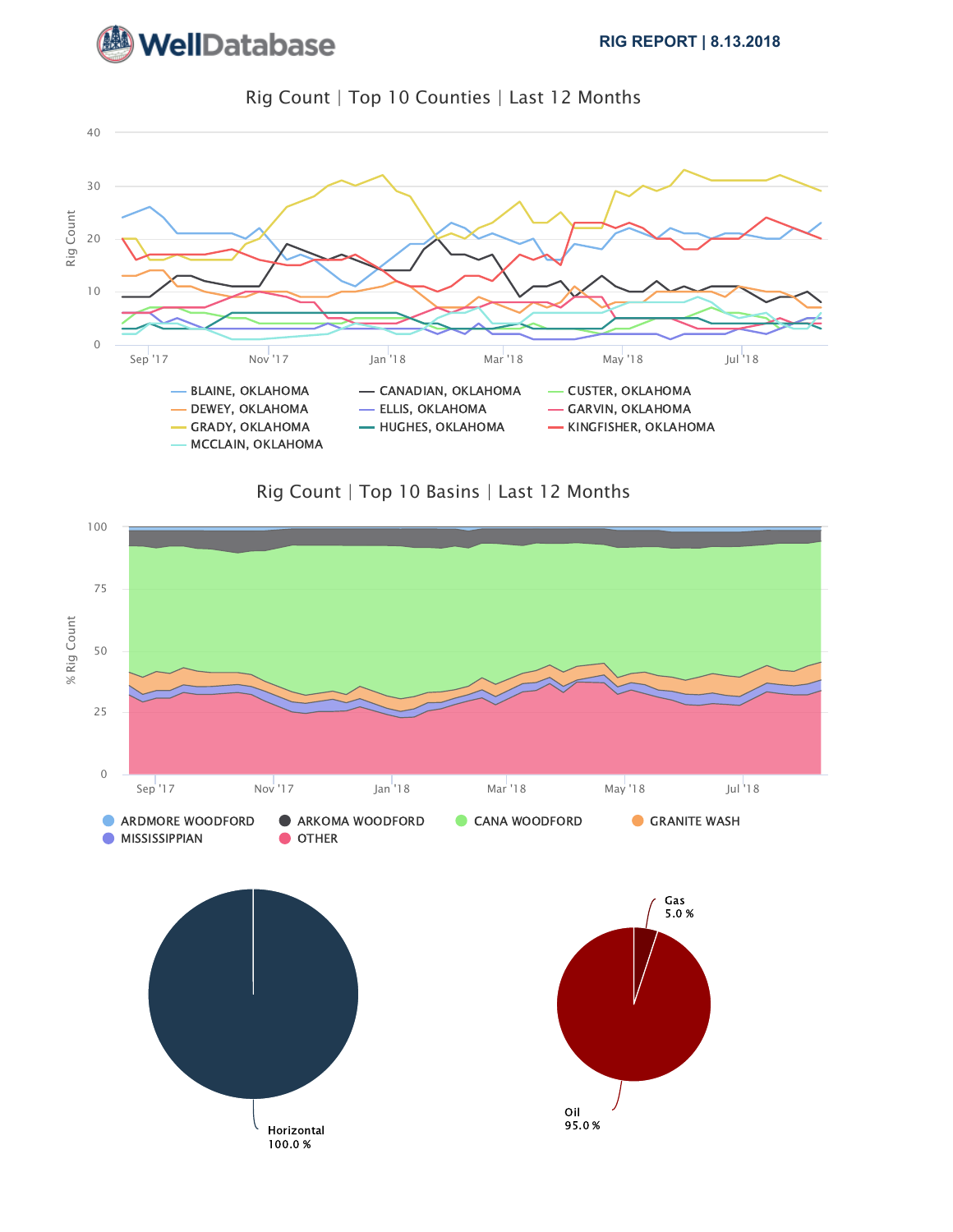

| <b>STATE</b>                   | <b>CURRENT</b>  | $+/-$          | <b>PREVIOUS WEEK</b> | $+/-$          | <b>PREVIOUS YEAR</b> |
|--------------------------------|-----------------|----------------|----------------------|----------------|----------------------|
| ALFALFA COUNTY, OKLAHOMA       | $\mathbf{1}$    | $-1$           | $\overline{2}$       | $\mathbf{1}$   | 0                    |
| BECKHAM COUNTY, OKLAHOMA       | $\overline{2}$  | $\pmb{0}$      | $\overline{2}$       | 2 <sup>1</sup> | $\mathsf{O}\xspace$  |
| BLAINE COUNTY, OKLAHOMA        | 23              | $\overline{2}$ | 21                   | 8              | 15 <sub>15</sub>     |
| CADDO COUNTY, OKLAHOMA         | $\mathbf{1}$    | $\mathbf{1}$   | $\mathbf{0}$         | $\mathbf 0$    | $\mathbf{1}$         |
| CANADIAN COUNTY, OKLAHOMA      | 8               | $-2$           | 10 <sup>1</sup>      | -6             | 14                   |
| CARTER COUNTY, OKLAHOMA        | $\overline{2}$  | $\overline{0}$ | $\overline{2}$       | 2 <sup>1</sup> | $\mathbf{0}$         |
| COAL COUNTY, OKLAHOMA          | $\mathbf{1}$    | 0              | $\mathbf{1}$         | $\mathbf 0$    | 1                    |
| <b>CUSTER COUNTY, OKLAHOMA</b> | $5\phantom{.0}$ | $\overline{0}$ | 5                    | $\overline{0}$ | $5\phantom{.0}$      |
| DEWEY COUNTY, OKLAHOMA         | $\overline{7}$  | 0              | $\overline{7}$       | $-4$           | 11                   |
| ELLIS COUNTY, OKLAHOMA         | $5\phantom{.0}$ | $\mathbf 0$    | $5\phantom{.0}$      | 2 <sup>1</sup> | 3                    |
| GARFIELD COUNTY, OKLAHOMA      | 4               | 0              | 4                    | $\overline{2}$ | $\overline{2}$       |
| GARVIN COUNTY, OKLAHOMA        | $\overline{4}$  | $\mathbf 0$    | $\overline{4}$       | $\overline{0}$ | $\overline{4}$       |
| GRADY COUNTY, OKLAHOMA         | 29              | $-1$           | 30                   | $-3$           | 32                   |
| HUGHES COUNTY, OKLAHOMA        | 3               | $-1$           | $\overline{4}$       | $-3$           | 6                    |
| JOHNSTON COUNTY, OKLAHOMA      | $\mathsf{O}$    | 0              | 0                    | $-1$           | 1                    |
| KINGFISHER COUNTY, OKLAHOMA    | 20              | $-1$           | 21                   | $6^{\circ}$    | 14                   |
| LOVE COUNTY, OKLAHOMA          | $\overline{2}$  | 0              | $\overline{2}$       | $\overline{2}$ | $\pmb{0}$            |
| MAJOR COUNTY, OKLAHOMA         | 6               | $\pmb{0}$      | 6                    | 3 <sup>1</sup> | 3                    |
| MCCLAIN COUNTY, OKLAHOMA       | 6               | 3              | 3                    | 3              | 3                    |
| PAYNE COUNTY, OKLAHOMA         | $\mathbf 0$     | $\overline{0}$ | $\mathbf 0$          | $-1$           | $\mathbf{1}$         |
| PITTSBURG COUNTY, OKLAHOMA     | $\overline{2}$  | 0              | $\overline{2}$       | $\mathbf{1}$   | 1                    |
| ROGER MILLS COUNTY, OKLAHOMA   | $\overline{2}$  | $\overline{0}$ | $\overline{2}$       | 2 <sup>1</sup> | $\mathbf{0}$         |
| STEPHENS COUNTY, OKLAHOMA      | 3               | $\mathbf{1}$   | $\overline{2}$       | $\overline{2}$ | $\mathbf{1}$         |
| WASHITA COUNTY, OKLAHOMA       | $\mathbf{1}$    | 0              | $\mathbf{1}$         | $\overline{0}$ | 1                    |
| WOODS COUNTY, OKLAHOMA         | $\mathbf{1}$    | $\mathbf{1}$   | $\mathsf{O}$         | $\mathbf{1}$   | $\pmb{0}$            |
| WOODWARD COUNTY, OKLAHOMA      | $\mathbf{1}$    | $\pmb{0}$      | $\mathbf{1}$         | $\mathbf 0$    | $\mathbf{1}$         |

| <b>WELL TYPE</b> | <b>CURRENT</b> | $+/-$ | <b>PREVIOUS WEEK</b> | +/- | <b>PREVIOUS YEAR</b> |
|------------------|----------------|-------|----------------------|-----|----------------------|
| Gas              |                |       |                      |     |                      |
| Oil              | 32             |       | 129                  |     | 125                  |

| <b>WELLBORE</b> | <b>CURRENT</b> | $+/-$ | <b>PREVIOUS WEEK</b> | +1-      | <b>PREVIOUS YEAR</b> |
|-----------------|----------------|-------|----------------------|----------|----------------------|
| Horizontal      | 139            |       | 136                  | יי<br>21 | 118                  |
| Vertical        |                |       |                      |          |                      |
| Vertical        |                |       |                      |          |                      |